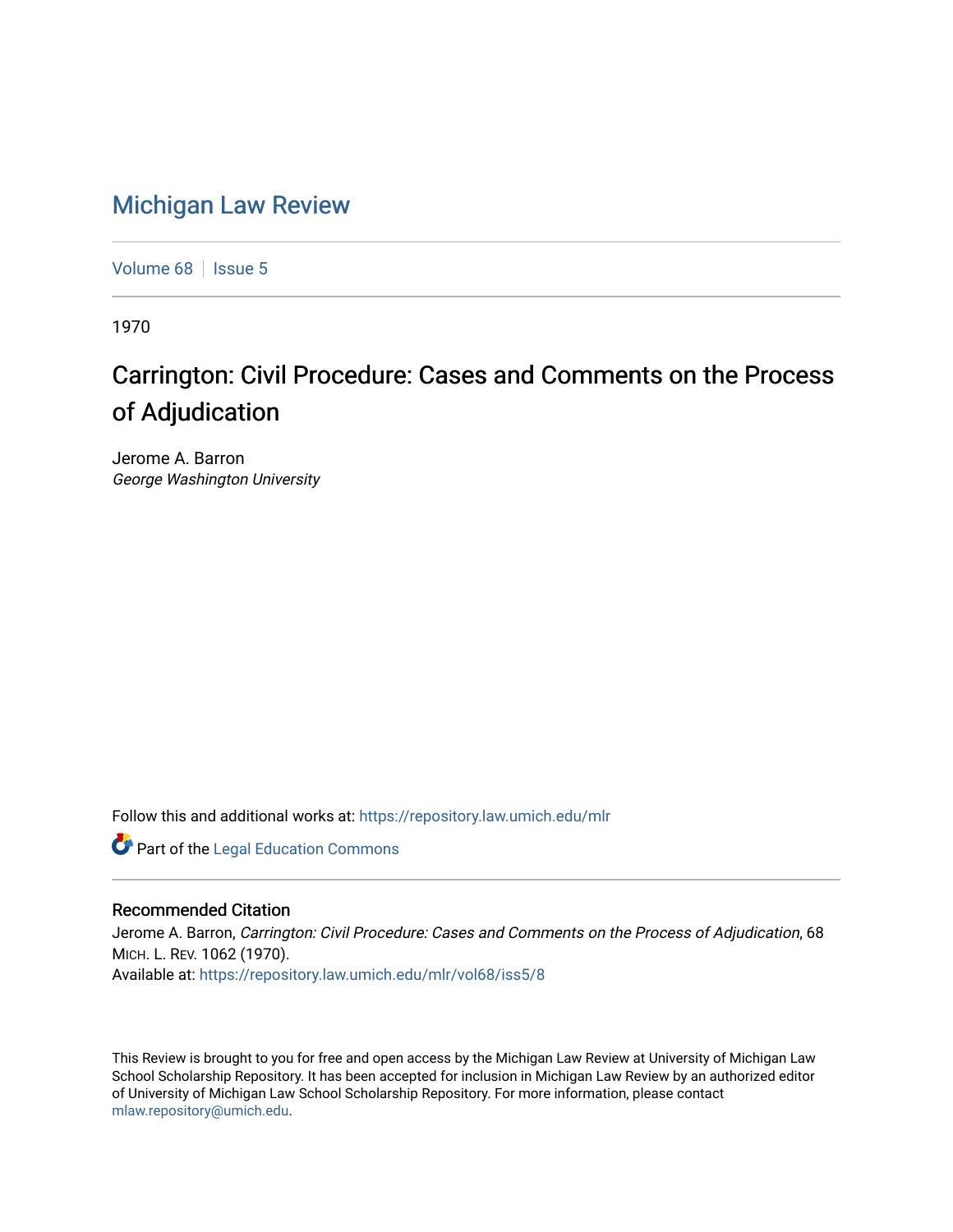### **RECENT BOOKS**

### BOOK REVIEWS

CIVIL PROCEDURE: CASES AND COMMENTS ON THE PROCESS OF AD-JUDICATION. By *Paul D. Carrington.* Boston: Little, Brown. 1969. Pp. XXX, 968. \$14.

Law schools have come full circle. Christopher Langdell took us from rule and pleading and court to case and theory and university. But we are tired of that journey. And so we now see another path charted-this time away from university, cases, and theory and back to rule, pleading, and court. Doctrine is in a bad way. The death knell has been sounded for the Langdellian casebook. Those wonderful chapters of over-edited cases, each inserted to prove the precise legal point which its neighbor was inserted to deny, are becoming antiques. Specialists in the ways of legal orchestration and of doctrinal point-counterpoint are no longer the practitioners of an admired art. Doctrine as a framework for a casebook, therefore, has been fairly well, and perhaps justly, repudiated.

If a casebook editor is thoughtful, however, he is put to a hard choice. On the one hand, he is quite willing to break with the doctrinal past. On the other hand, he still wants to write a book with an intellectual framework-a book which will be solid and serviceable. Professor Carrington's resolution of this problem makes a good deal of sense.

At the end of chapter 2, in an interesting section on the effective use of his book, Professor Carrington says that "[i]t is now apparent that the cases contained in this book were not selected for the purpose of communicating doctrine through the language of inductive reasoning" (p. 171). Carrington's chosen framework for his book is not doctrine but process, and he views the process of civil litigation through a lens which is informed and unopinionated.

This book of 951 pages of text is divided into eleven chapters. The first section of the book is designed to require the student to "face almost the whole course at once in a first view" (p. 171). That first view comprises 170 pages and absorbs two chapters. Thus, chapter I grapples with problems of enforcing a judgment and attempts as well to expose something of the range in the variety of relief that courts can fashion. Chapter 2 discusses first the meaning of the appellate process and then exceptions to the final-decision rule. There is utility in attempting to teach the arcana of interlocutory-order problems after the student has examined the appellate process. Once the student has reflected on what an appeal is, he is in a better position to assess the wisdom of the various exceptions to the general

[1062]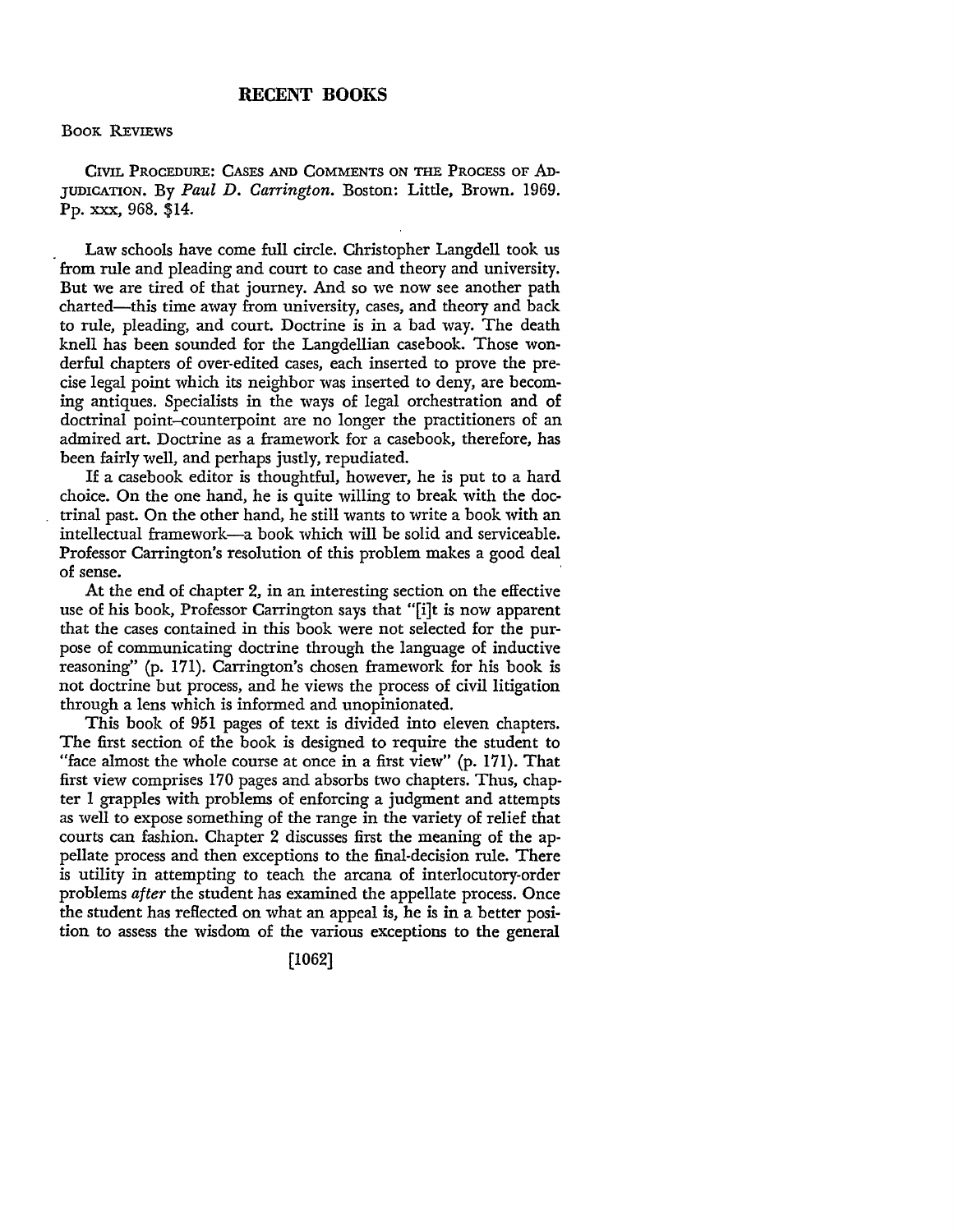theme of federal practice that interlocutory orders are not appealable.

Chapter 3, "Persons in Power: The Decision Makers," calls attention to the men who staff the judicial process. The first section of the chapter inquires into qualifications for judicial office. The inclusion of materials on judicial qualifications is a timely but rare undertaking in procedure casebooks. The bewildered response to *l'affaire* Haynesworth is proof enough of that. Chapter 3 also deals with the removal of judges and with disqualification in particular cases-again matters to which we have had, and to which we are likely to have, continuing exposure. The chapter concludes with an introduction to the role of the jury in the judicial process.

In chapter 4, the focus shifts to the trial situation. That chapter discusses the different fact-finding roles of judge and jury. Chapter *5* is concerned with the role that the adversary process plays in making a factual record. Chapter 6 opens with a study of the discovery process and follows with a discussion on pleadings. Thus, the problem of pleading, with which some procedure teachers might begin a book in procedure, comes *after* the material on discovery. Pleading, in other words, is not directly encountered by the student until nearly the middle of the book. Pedagogically, putting discovery before pleading is quite reasonable. Use of the opposite sequence, the more common tack, often does some damage to the hopes of the new world of federal discovery, because students become prematurely fond of the complaint to the disadvantage of subsequent appreciation of the discovery devices. It is at this juncture in the book that the reader begins to comprehend the editor's intention, candidly stated in the introduction, that "proceeding backward" (p. 4) to the study of the judicial process is a conscious design of the book. He argues that some of the difficulties encountered prior to trial are best understood after there has been exposure to the problems of trial. That argument, presumably, explains why the materials on trial precede the materials on discovery and pleading.

The balance of the book covers not only the frequently encountered materials on federal jurisdiction, res judicata, and multi-party litigation, but also less traditional subjects, such as professional responsibility and contingent-fee problems, both of which are often scorned or underplayed in procedure courses.

There is little of the how-to-do-it approach in this book: no essays on drafting, no appendices full of stale pleadings. Similarly there is very little concession to the fashions of the moment. Perhaps there is in this regard too little concession. It is interesting that, in the preface to the recent edition of their successful and influential book, Professors Field and Kaplan make the remark that,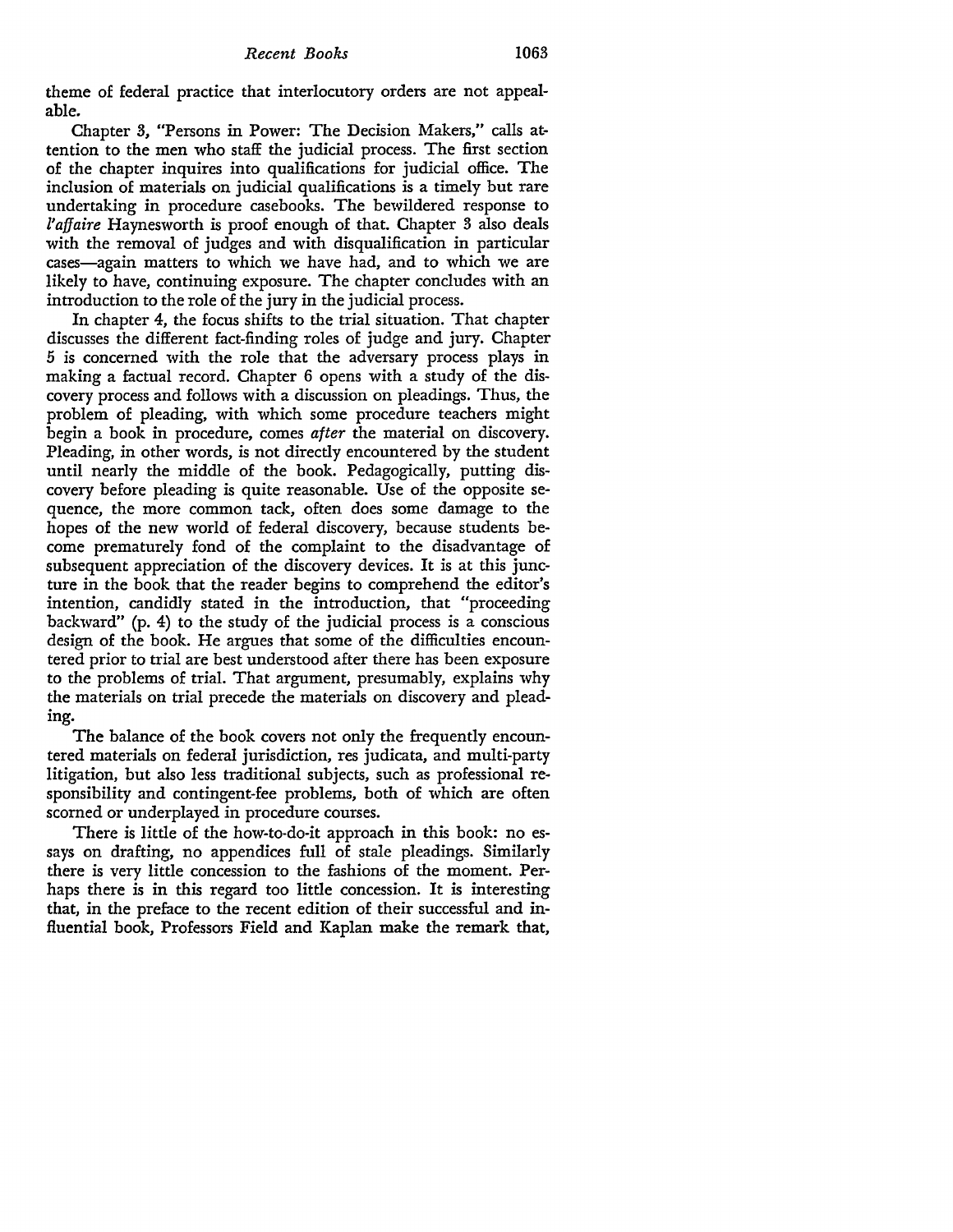although they decided in their new edition to adhere "to the coverage, the method, and the objectives that appealed to us when we began our collaboration,"<sup>1</sup> nevertheless—and to me these are very interesting reflections—their temptation to depart from the first edition was strong:

Certainly one can imagine a worthy and viable course in which a study of the besetting facts of delay and expense of litigation would displace a good deal of preoccupation with procedural doctrine. There are other alternative patterns for the course that would make contemporary sense. But for the present we have stuck to our last.<sup>2</sup>

Indeed, delay and expense of litigation could well make the theme of a procedure book.

The emphasis in Carrington's volume, however, is institutional; the basic theme is process, and in terms of evoking that theme the book succeeds. Carrington's implicit suggestion is that the judicial process, the rules of procedure, and the problems of federal jurisdiction (on which this book has particularly rich materials) are essentially serviceable to the social needs which litigation is designed to satisfy. But he is realistic enough to point out that use of the process is quite often found to be on a level less than optimal. Chapter 7, "Protection Against Misuse of the Process," is in this regard an especially critical and useful chapter.

In his introduction Professor Carrington writes that his book has a hero: "The hero is the romantic ideal that power can be made to serve principles rather than the men who wield it" (p. 1). He says also that only "the simple minded will believe that power always and unerringly responds to law" (p. I). I think it clear that these remarks display a liberal and a humanist faith in the courts and their processes-a faith that is quite different from the activist or instrumentalist faith in courts. Ralph Nader has recently pointed out, in that remarkable and non-self-serving honesty which is the despair of his critics, that recent efforts by consumers in the courts have, on the whole, not changed the social landscape as much as the rhetoric expended on the subject might indicate. Carrington's lowkeyed approach to the teaching of procedure is not founded on expectations that the judicial process will win very many social revolutions. What he gives us is a competent introduction to the uncertainties of procedure. The book is an effort to acquaint the student with the way courts, particularly the federal courts, manage not only themselves, but also the lawyers and problems that come before

<sup>1.</sup> R. FIELD & B. KAPLAN, MATERIALS FOR A BASIC COURSE IN CIVIL PROCEDURE xii (temp. 2d ed. 1968).

<sup>2.</sup> *Id.*